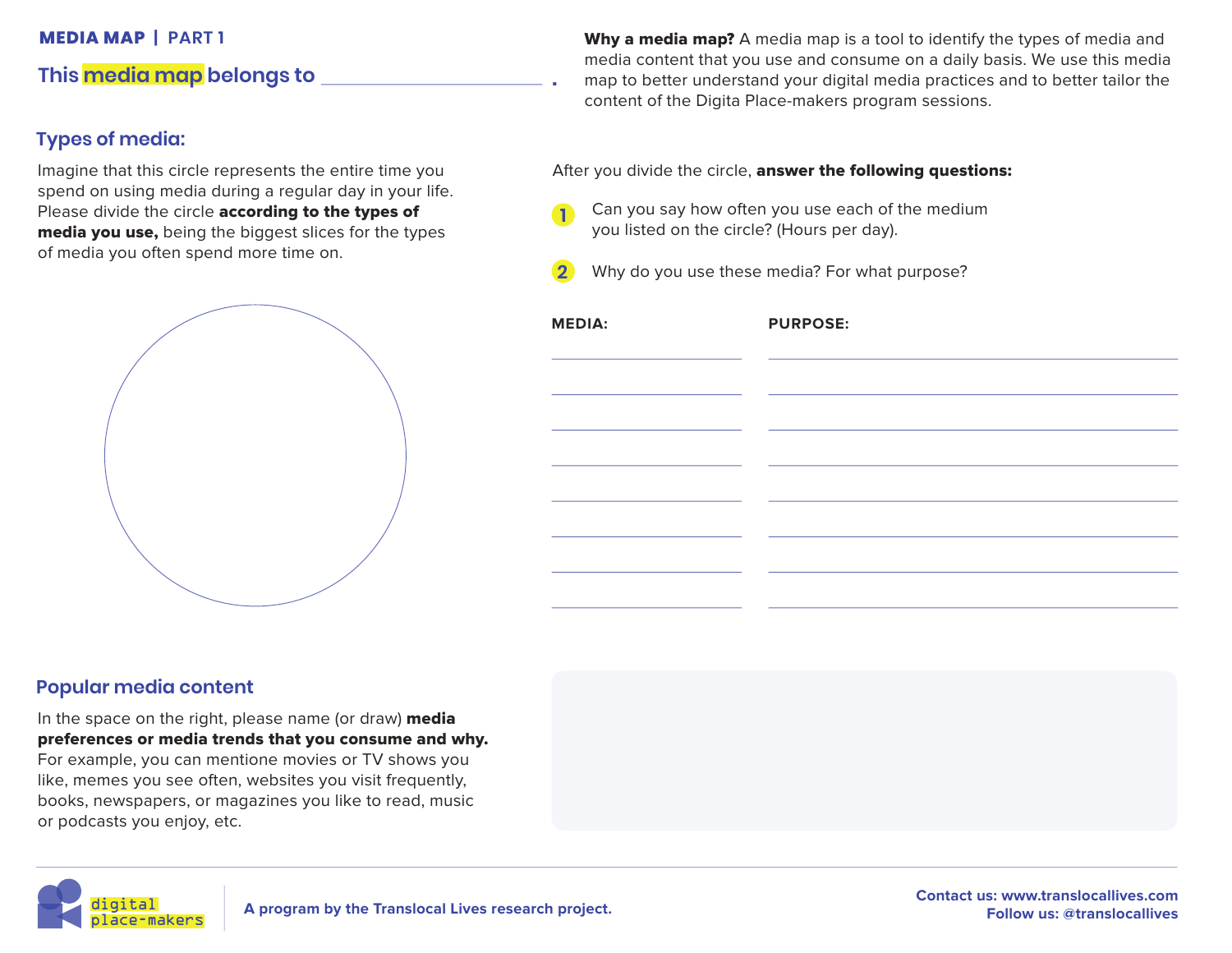### **This media map belongs to .**

#### **Zooming into social media:**

From the social media apps / websites that appear below, please mark the ones you use on a daily basis:

| Facebook     | WhatsApp  |
|--------------|-----------|
| Twitter      | LinkedIn  |
| Telegram     | Instagram |
| Viber        | Google    |
| <b>Skype</b> | Zoom      |

Please name any other apps / websites that you use daily and are not on the list:

**Sharing and producing content:**

From the list of people, please circle or mark the ones you trust to share more personal information throughout your networks.

After this, please answer the following two questions that appear on the right:

**MEDIA MAP | PART 2 Why a media map?** A media map is a tool to identify the types of media and media content that you use and consume on a daily basis. We use this media map to better understand your digital media practices and to better tailor the content of the Digita Place-makers program sessions.

> After you identify the apps you use, please write down the people you are in contact with through these networks, platforms or group chats:



| n              | What do you often share online? _____        |
|----------------|----------------------------------------------|
| $\overline{2}$ | What kind of contents do you produce online? |
|                |                                              |